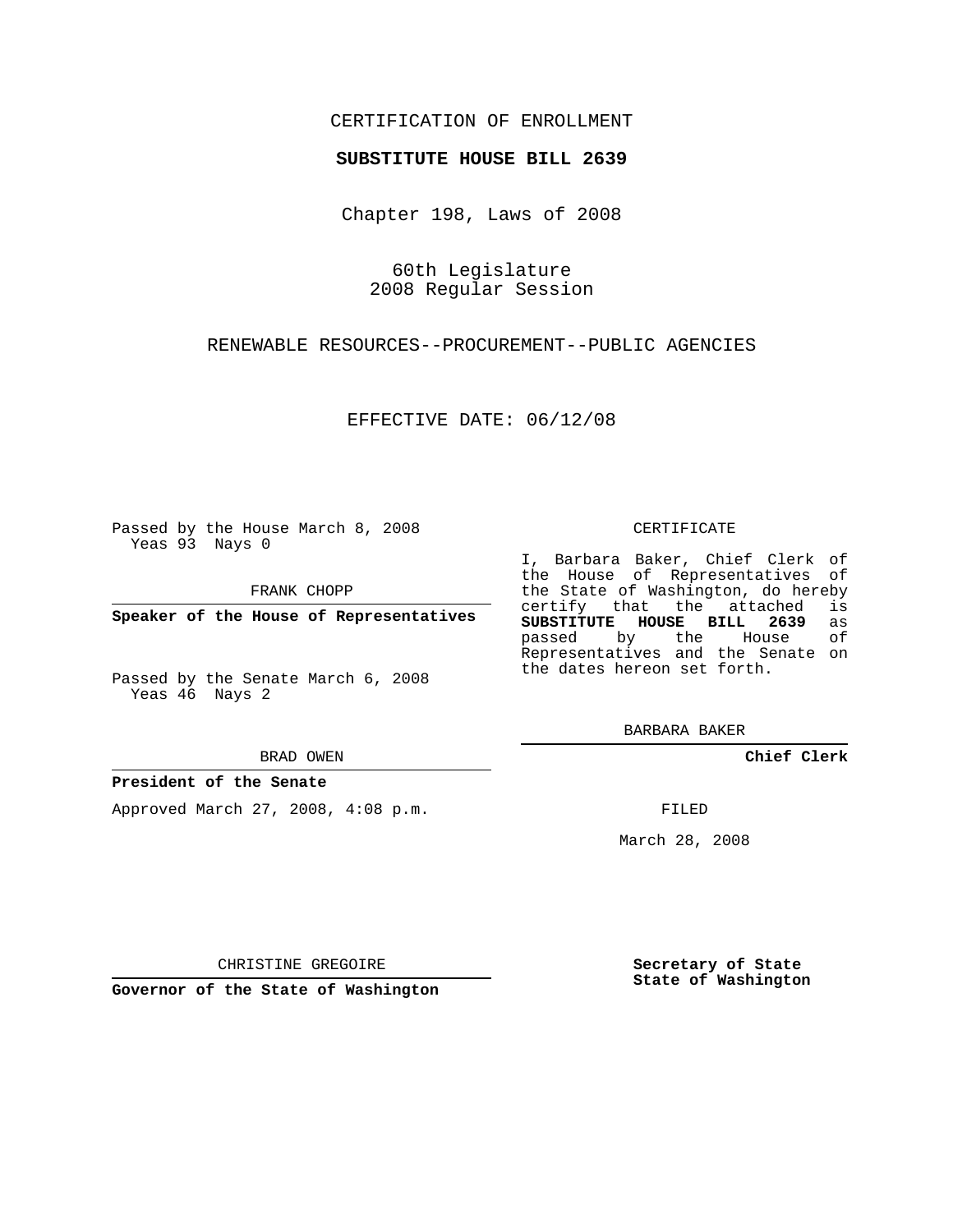# **SUBSTITUTE HOUSE BILL 2639** \_\_\_\_\_\_\_\_\_\_\_\_\_\_\_\_\_\_\_\_\_\_\_\_\_\_\_\_\_\_\_\_\_\_\_\_\_\_\_\_\_\_\_\_\_

\_\_\_\_\_\_\_\_\_\_\_\_\_\_\_\_\_\_\_\_\_\_\_\_\_\_\_\_\_\_\_\_\_\_\_\_\_\_\_\_\_\_\_\_\_

AS AMENDED BY THE SENATE

Passed Legislature - 2008 Regular Session

## **State of Washington 60th Legislature 2008 Regular Session**

**By** House Local Government (originally sponsored by Representatives Takko, Kretz, Blake, Condotta, VanDeWege, and Haler)

READ FIRST TIME 02/04/08.

 AN ACT Relating to procurement of renewable resources by public agencies; amending RCW 39.34.030, 54.44.020, 25.15.005, 54.16.180, and 42.24.080; and creating a new section.

BE IT ENACTED BY THE LEGISLATURE OF THE STATE OF WASHINGTON:

 NEW SECTION. **Sec. 1.** The legislature finds that it is in the public interest for public utility districts to develop renewable energy projects to meet requirements enacted by the people in Initiative Measure No. 937 and goals of diversifying energy resource portfolios. By developing more efficient and cost-effective renewable energy projects, public utility districts will keep power costs as low as possible for their customers. Consolidating and clarifying statutory provisions governing various aspects of public utility district renewable energy project development will reduce planning time and expense to meet these objectives.

 **Sec. 2.** RCW 39.34.030 and 2004 c 190 s 1 are each amended to read as follows:

 (1) Any power or powers, privileges or authority exercised or capable of exercise by a public agency of this state may be exercised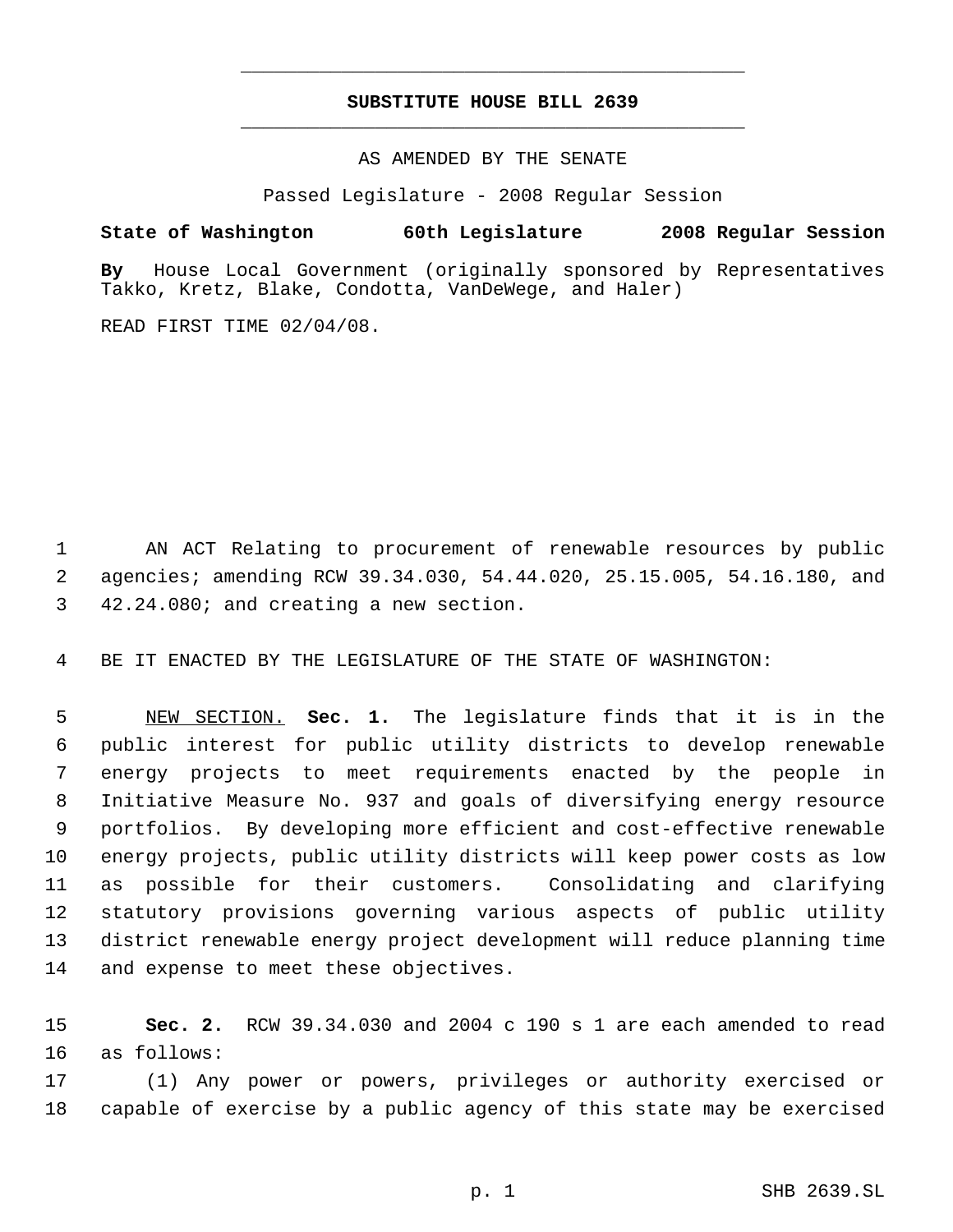and enjoyed jointly with any other public agency of this state having the power or powers, privilege or authority, and jointly with any public agency of any other state or of the United States to the extent that laws of such other state or of the United States permit such joint exercise or enjoyment. Any agency of the state government when acting jointly with any public agency may exercise and enjoy all of the powers, privileges and authority conferred by this chapter upon a public agency.

 (2) Any two or more public agencies may enter into agreements with one another for joint or cooperative action pursuant to the provisions 11 of this chapter((: PROVIDED)), except that any such joint or cooperative action by public agencies which are educational service districts and/or school districts shall comply with the provisions of RCW 28A.320.080. Appropriate action by ordinance, resolution or otherwise pursuant to law of the governing bodies of the participating public agencies shall be necessary before any such agreement may enter into force.

(3) Any such agreement shall specify the following:

(a) Its duration;

 (b) The precise organization, composition and nature of any separate legal or administrative entity created thereby together with the powers delegated thereto, provided such entity may be legally created. Such entity may include a nonprofit corporation organized pursuant to chapter 24.03 or 24.06 RCW whose membership is limited solely to the participating public agencies or a partnership organized 26 pursuant to chapter 25.04 or 25.05 RCW whose partners are limited 27 solely to participating public agencies, or a limited liability company organized under chapter 25.15 RCW whose membership is limited solely to 29 participating public agencies, and the funds of any such corporation  $((\theta \cdot \mathbf{r}))$ , partnership, or limited liability company shall be subject to audit in the manner provided by law for the auditing of public funds;

(c) Its purpose or purposes;

 (d) The manner of financing the joint or cooperative undertaking and of establishing and maintaining a budget therefor;

 (e) The permissible method or methods to be employed in accomplishing the partial or complete termination of the agreement and for disposing of property upon such partial or complete termination; and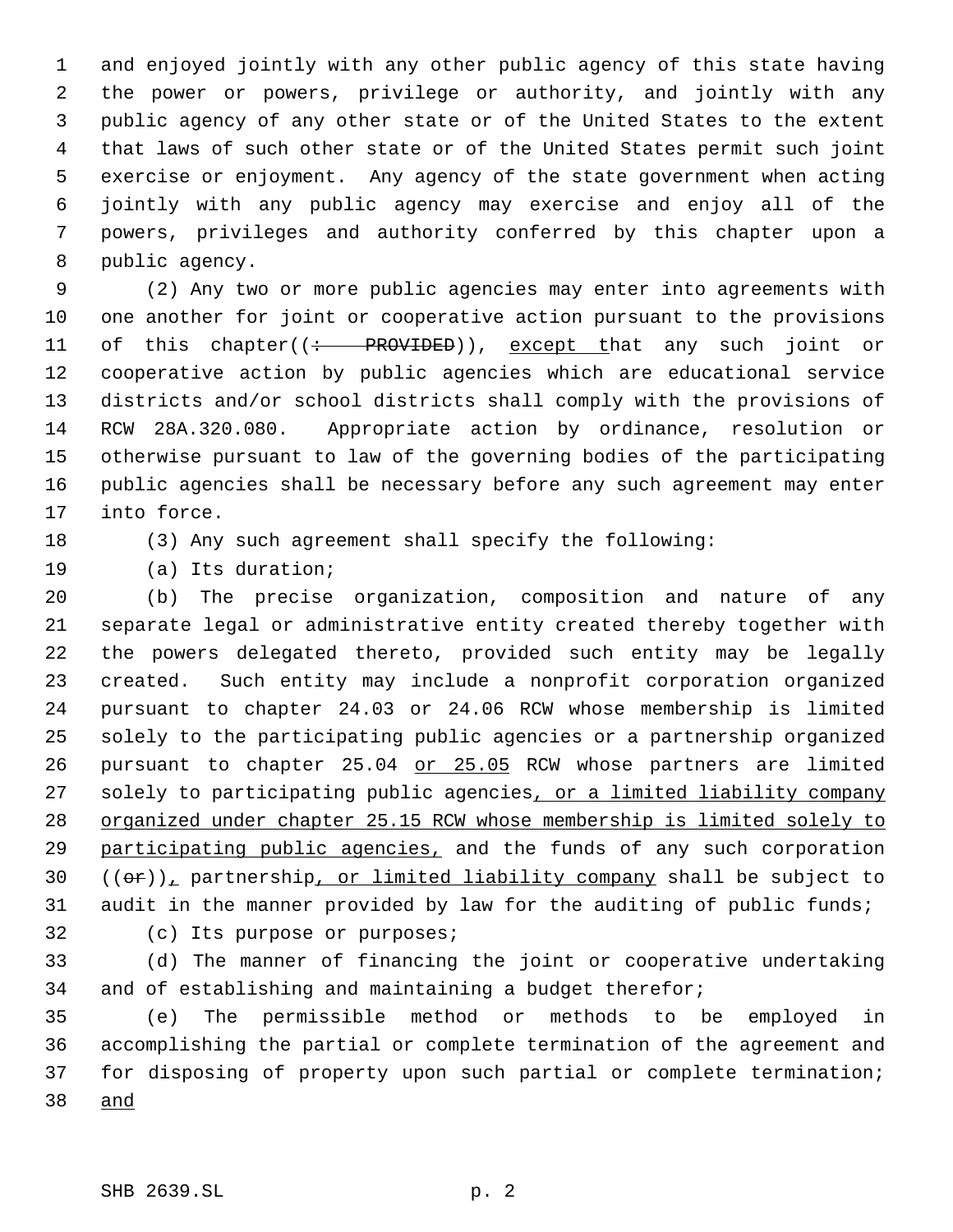(f) Any other necessary and proper matters.

 (4) In the event that the agreement does not establish a separate legal entity to conduct the joint or cooperative undertaking, the 4 agreement shall contain, in addition to ((items)) provisions specified 5 in subsection  $(3)(a)$ ,  $(c)$ ,  $(d)$ ,  $(e)$ , and  $(f)$  ((enumerated in subdivision (3) hereof)) of this section, ((contain)) the following:

 (a) Provision for an administrator or a joint board responsible for administering the joint or cooperative undertaking. In the case of a 9 joint board, public agencies that are party to the agreement shall be represented; and

 (b) The manner of acquiring, holding and disposing of real and personal property used in the joint or cooperative undertaking. Any joint board is authorized to establish a special fund with a state, county, city, or district treasurer servicing an involved public agency designated "Operating fund of . . . . . . joint board".

 (5) No agreement made pursuant to this chapter relieves any public agency of any obligation or responsibility imposed upon it by law except that:

 (a) To the extent of actual and timely performance thereof by a joint board or other legal or administrative entity created by an 21 agreement made ((hereunder)) pursuant to this chapter, the performance may be offered in satisfaction of the obligation or responsibility; and

 (b) With respect to one or more public agencies purchasing or otherwise contracting through a bid, proposal, or contract awarded by another public agency or by a group of public agencies, any statutory obligation to provide notice for bids or proposals that applies to the public agencies involved is satisfied if the public agency or group of public agencies that awarded the bid, proposal, or contract complied with its own statutory requirements and either (i) posted the bid or solicitation notice on a web site established and maintained by a public agency, purchasing cooperative, or similar service provider, for purposes of posting public notice of bid or proposal solicitations, or (ii) provided an access link on the state's web portal to the notice.

 (6) Financing of joint projects by agreement shall be as provided by law.

 **Sec. 3.** RCW 54.44.020 and 1997 c 230 s 2 are each amended to read as follows: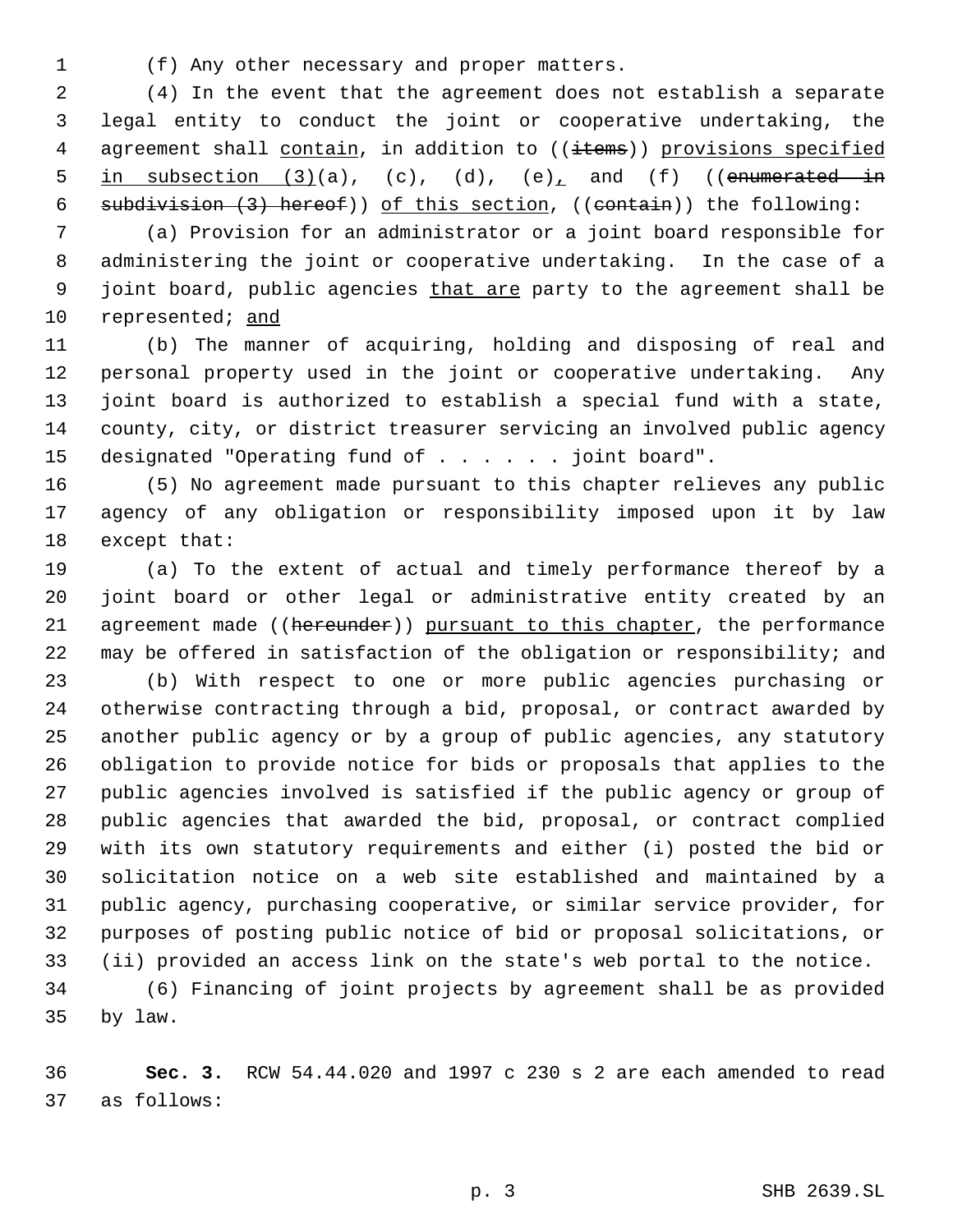(1) Except as provided in subsections (2) and (3) of this section, cities of the first class, public utility districts organized under chapter 54.08 RCW, and joint operating agencies organized under chapter 43.52 RCW, any such cities and public utility districts which operate electric generating facilities or distribution systems and any joint operating agency shall have power and authority to participate and enter into agreements with each other and with electrical companies which are subject to the jurisdiction of the Washington utilities and transportation commission or the public utility commissioner of Oregon, hereinafter called "regulated utilities", and with rural electric cooperatives, including generation and transmission cooperatives for the undivided ownership of any type of electric generating plants and 13 facilities, including, but not limited to<sub> $<sub>L</sub>$  nuclear and other thermal</sub></sub> power generating plants and facilities and transmission facilities including, but not limited to, related transmission facilities, hereinafter called "common facilities", and for the planning, financing, acquisition, construction, operation and maintenance thereof. It shall be provided in such agreements that each city, public utility district, or joint operating agency shall own a percentage of any common facility equal to the percentage of the money furnished or the value of property supplied by it for the acquisition and construction thereof and shall own and control a like percentage of the electrical output thereof.

 (2) Cities of the first class, public utility districts organized under chapter 54.08 RCW, and joint operating agencies organized under chapter 43.52 RCW, shall have the power and authority to participate and enter into agreements for the undivided ownership of a coal-fired thermal electric generating plant and facility placed in operation before July 1, 1975, including related common facilities, and for the planning, financing, acquisition, construction, operation, and maintenance of the plant and facility. It shall be provided in such agreements that each city, public utility district, or joint operating agency shall own a percentage of any common facility equal to the percentage of the money furnished or the value of property supplied by the city, district, or agency, for the acquisition and construction of the facility, and shall own and control a like percentage of the electrical output thereof. Cities of the first class, public utility districts, and joint operating agencies may enter into agreements under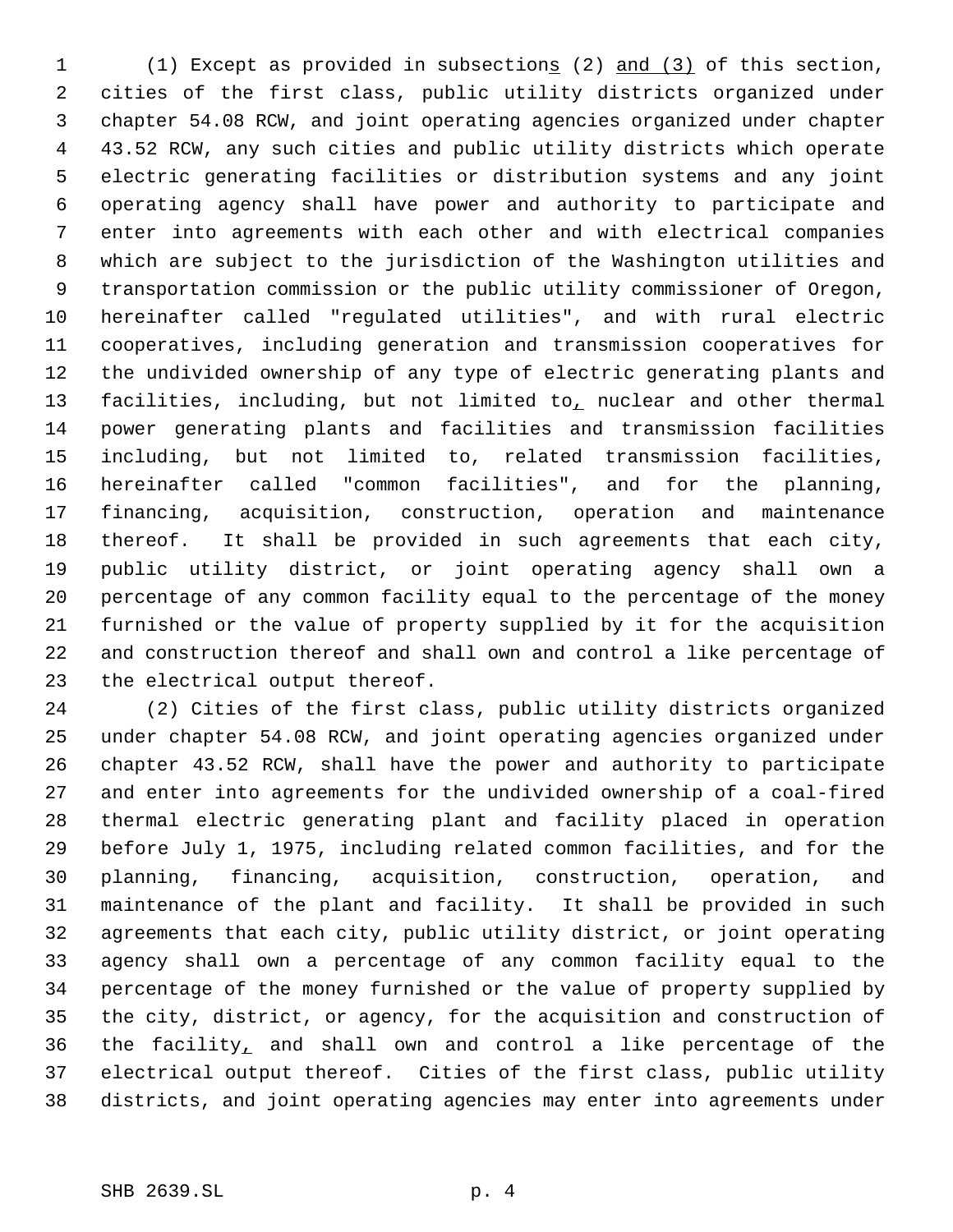this subsection with each other, with regulated utilities, with rural electric cooperatives, with electric companies subject to the jurisdiction of the regulatory commission of any other state, and with any power marketer subject to the jurisdiction of the federal energy regulatory commission.

 (3)(a) Except as provided in subsections (1) and (2) of this section, cities of the first class, public utility districts organized under chapter 54.08 RCW, any cities that operate electric generating facilities or distribution systems, any joint operating agency organized under chapter 43.52 RCW, or any separate legal entity comprising two or more thereof organized under chapter 39.34 RCW shall, either directly or as co-owners of a separate legal entity, have power 13 and authority to participate and enter into agreements described in (b) and (c) of this subsection with each other, and with any of the 15 following, either directly or as co-owners of a separate legal entity: (i) Any public agency, as that term is defined in RCW 39.34.020;

 (ii) Electrical companies that are subject to the jurisdiction of the Washington utilities and transportation commission or the 19 regulatory commission of any state; and

20 (iii) Rural electric cooperatives and generation and transmission cooperatives or any wholly owned subsidiaries of either rural electric cooperatives or generation and transmission cooperatives.

(b) Agreements may provide for:

24 (i) The undivided ownership, or indirect ownership in the case of a separate legal entity, of common facilities that include any type of electric generating plant powered by an eligible renewable resource, as defined in RCW 19.285.030, and transmission facilities including, but not limited to, related transmission facilities, and for the planning, financing, acquisition, construction, operation, and maintenance thereof; and

 (ii) The formation, operation, and ownership of a separate legal entity that may own the common facilities.

 (c) Agreements must provide that each city, public utility district, or joint operating agency:

 (i) Owns a percentage of any common facility or a percentage of any separate legal entity equal to the percentage of the money furnished or 37 the value of property supplied by it for the acquisition and construction thereof; and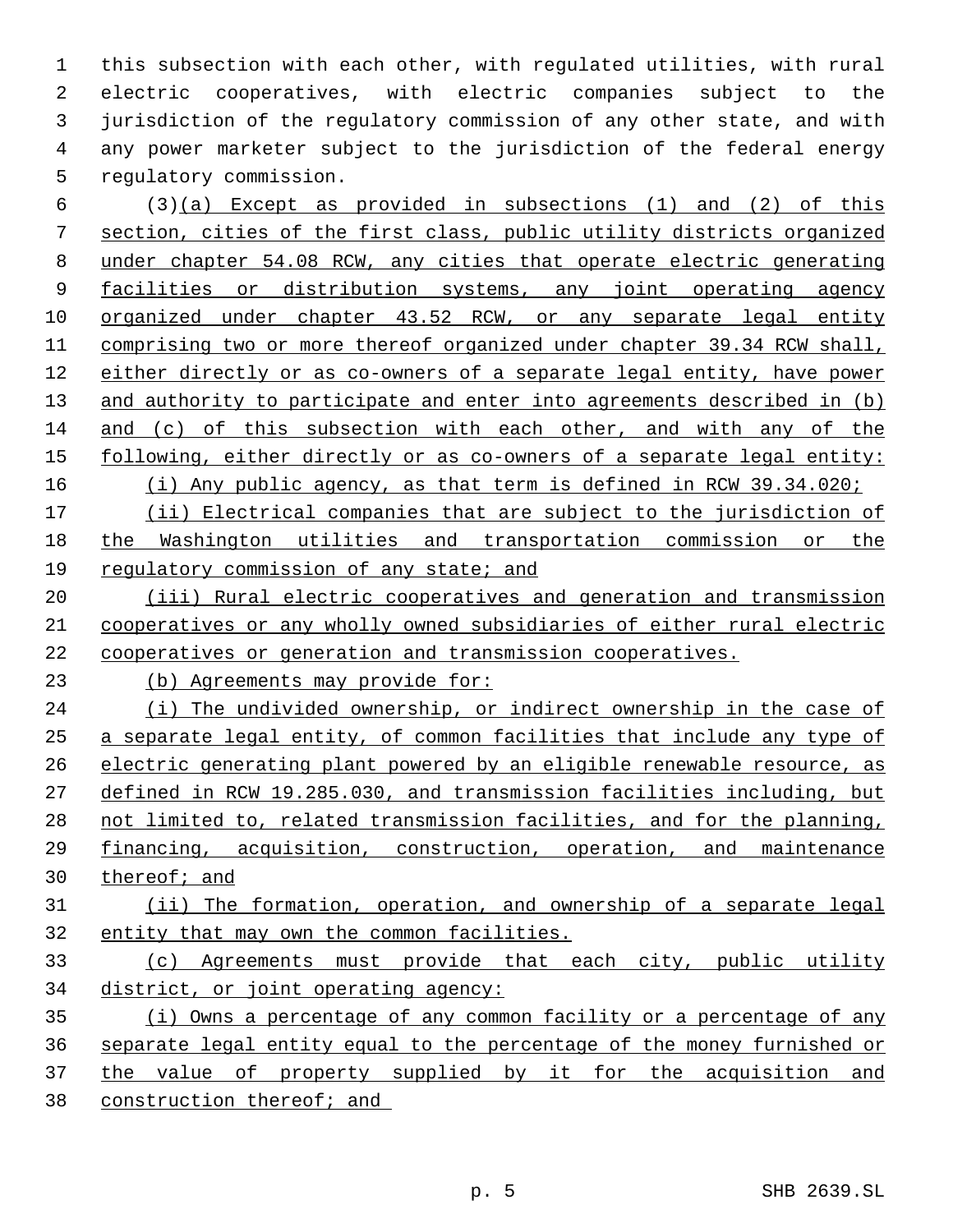(ii) Owns and controls, or has a right to own and control in the case of a separate legal entity, a like percentage of the electrical output thereof.

 (d) Any entity in which a public utility district participates, 5 either directly or as co-owner of a separate legal entity, in constructing or developing a common facility pursuant to this subsection shall comply with the provisions of chapter 39.12 RCW.

 (4) Each participant shall defray its own interest and other payments required to be made or deposited in connection with any financing undertaken by it to pay its percentage of the money furnished or value of property supplied by it for the planning, acquisition and construction of any common facility, or any additions or betterments thereto. The agreement shall provide a uniform method of determining and allocating operation and maintenance expenses of the common facility.

 $((+4))$  (5) Each city, public utility district, joint operating 17 agency, regulated utility, and cooperatives participating in the direct 18 or indirect ownership or operation of a common facility described in subsections (1) through (3) of this section shall pay all taxes chargeable to its share of the common facility and the electric energy generated thereby under applicable statutes as now or hereafter in effect, and may make payments during preliminary work and construction for any increased financial burden suffered by any county or other existing taxing district in the county in which the common facility is located, pursuant to agreement with such county or taxing district.

 **Sec. 4.** RCW 25.15.005 and 2002 c 296 s 3 are each amended to read as follows:

28 ((As used in this chapter, unless the context otherwise requires:)) 29 The definitions in this section apply throughout this chapter unless 30 the context clearly requires otherwise.

 (1) "Certificate of formation" means the certificate referred to in RCW 25.15.070, and the certificate as amended.

 (2) "Event of dissociation" means an event that causes a person to cease to be a member as provided in RCW 25.15.130.

 (3) "Foreign limited liability company" means an entity that is formed under: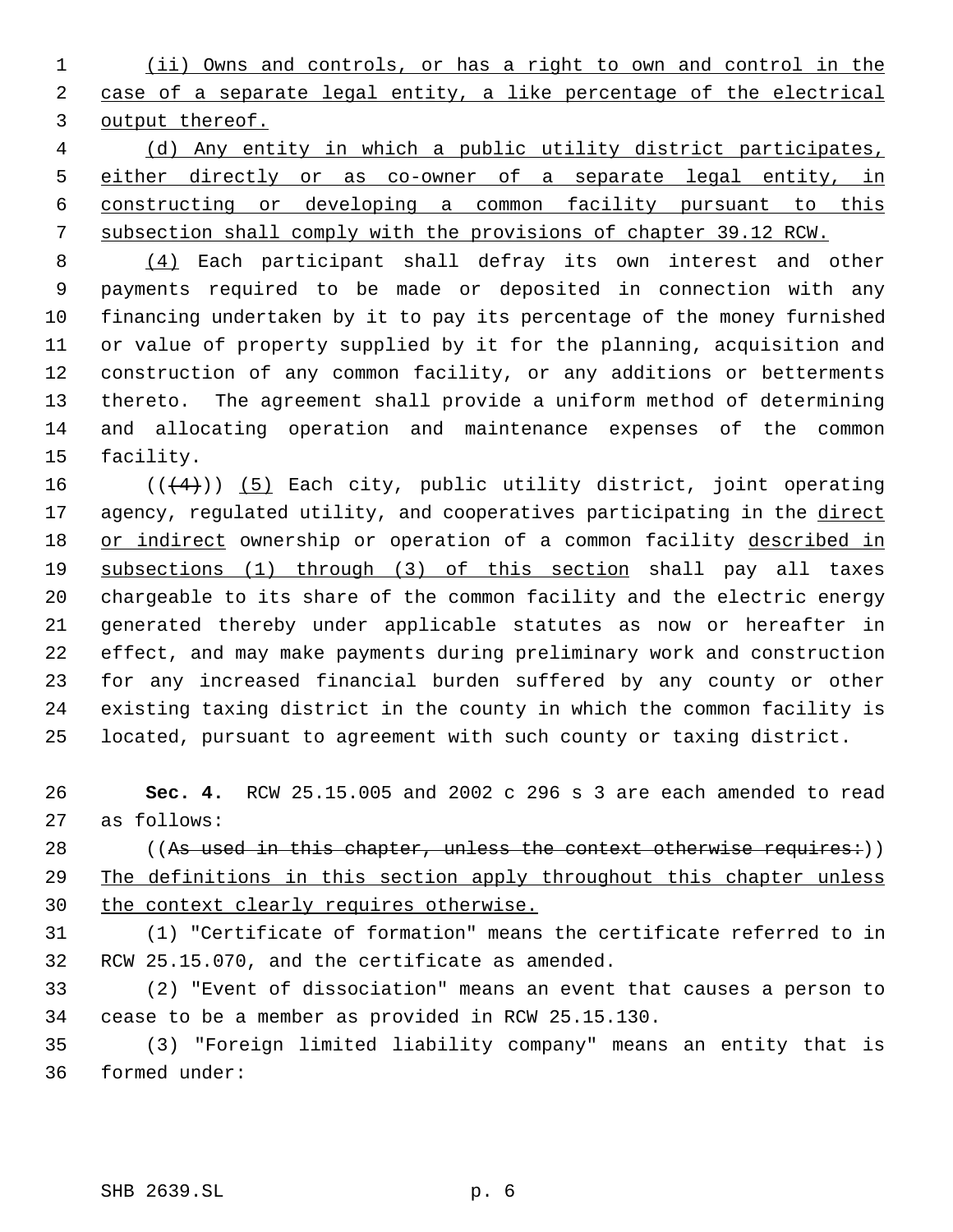(a) The limited liability company laws of any state other than this state; or

 (b) The laws of any foreign country that is: (i) An unincorporated association, (ii) formed under a statute pursuant to which an association may be formed that affords to each of its members limited liability with respect to the liabilities of the entity, and (iii) not required, in order to transact business or conduct affairs in this state, to be registered or qualified under Title 23B or 24 RCW, or any other chapter of the Revised Code of Washington authorizing the formation of a domestic entity and the registration or qualification in this state of similar entities formed under the laws of a jurisdiction other than this state.

 (4) "Limited liability company" and "domestic limited liability company" means a limited liability company having one or more members that is organized and existing under this chapter.

 (5) "Limited liability company agreement" means any written 17 agreement of the members, or any written statement of the sole member, as to the affairs of a limited liability company and the conduct of its business which is binding upon the member or members.

 (6) "Limited liability company interest" means a member's share of the profits and losses of a limited liability company and a member's right to receive distributions of the limited liability company's assets.

 (7) "Manager" or "managers" means, with respect to a limited liability company that has set forth in its certificate of formation that it is to be managed by managers, the person, or persons designated in accordance with RCW 25.15.150(2).

 (8) "Member" means a person who has been admitted to a limited liability company as a member as provided in RCW 25.15.115 and who has not been dissociated from the limited liability company.

 (9) "Person" means an individual, corporation, business trust, estate, trust, partnership, limited liability company, association, joint venture, government, governmental subdivision, agency, or instrumentality, or a separate legal entity comprised of two or more of 35 these entities, or any other legal or commercial entity.

 (10) "Professional limited liability company" means a limited liability company which is organized for the purpose of rendering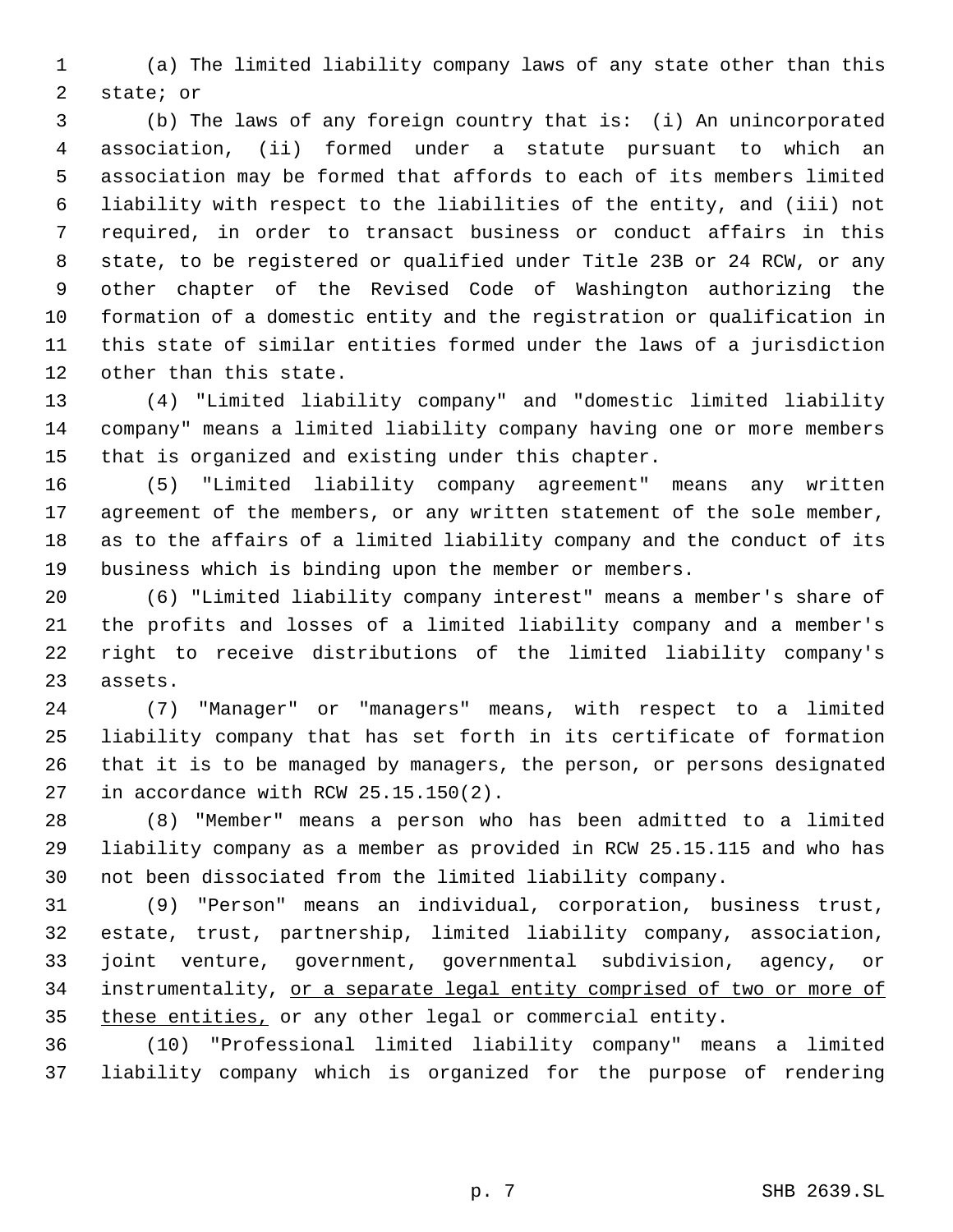professional service and whose certificate of formation sets forth that it is a professional limited liability company subject to RCW 25.15.045.

 (11) "Professional service" means the same as defined under RCW 18.100.030.

 (12) "State" means the District of Columbia or the Commonwealth of Puerto Rico or any state, territory, possession, or other jurisdiction of the United States other than the state of Washington.

 **Sec. 5.** RCW 54.16.180 and 1999 c 69 s 1 are each amended to read as follows:

11 (1) A district may sell and convey, lease, or otherwise dispose of all or any part of its works, plants, systems, utilities and properties, after proceedings and approval by the voters of the district, as provided for the lease or disposition of like properties 15 and facilities owned by cities and towns((: PROVIDED, That)). The affirmative vote of three-fifths of the voters voting at an election on the question of approval of a proposed sale, shall be necessary to 18 authorize such a sale( $\left( \div \text{ PROVIDED FURTHER, That} \right)$ ).

19 (2) A district may, without the approval of the voters, sell, convey, lease, or otherwise dispose of all or any part of the property 21 owned by it( $(\tau)$ ) that is located:

 (a) Outside its boundaries, to another public utility district, 23 city, town or other municipal corporation ((without the approval of the 24 voters)); or ((may sell, convey, lease, or otherwise dispose of to any 25 person or public body, any part, either))

 (b) Within or without its boundaries, which has become unserviceable, inadequate, obsolete, worn out or unfit to be used in the operations of the system and which is no longer necessary, material 29 to, and useful in such operations, ((without the approval of the 30 voters: PROVIDED FURTHER, That) to any person or public body.

 (3) A district may sell, convey, lease or otherwise dispose of items of equipment or materials to any other district, to any cooperative, mutual, consumer-owned or investor-owned utility, to any federal, state, or local government agency, to any contractor employed by the district or any other district, utility, or agency, or any customer of the district or of any other district or utility, from the district's stores without voter approval or resolution of the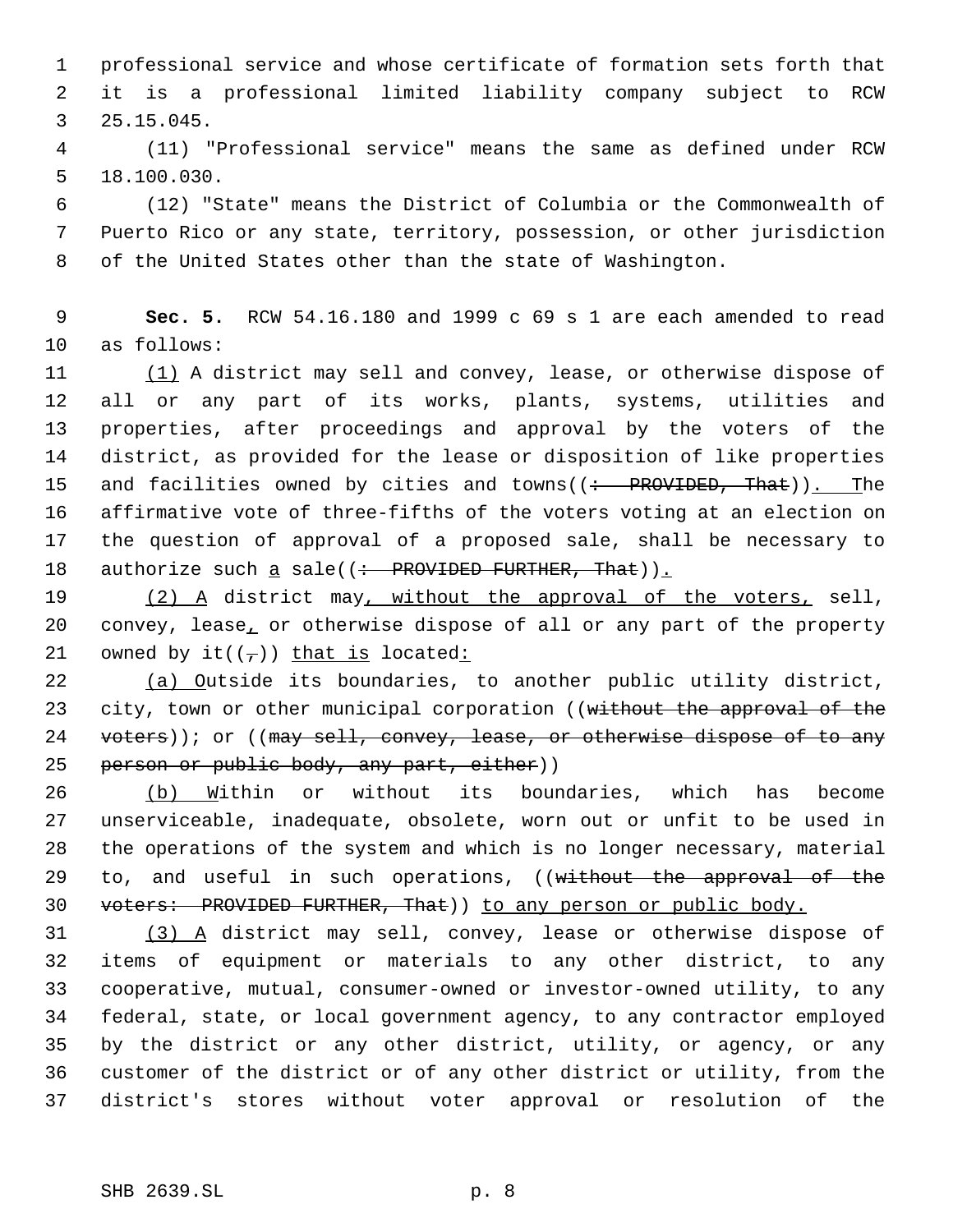district's board, if such items of equipment or materials cannot practicably be obtained on a timely basis from any other source, and the amount received by the district in consideration for any such sale, conveyance, lease, or other disposal of such items of equipment or materials is not less than the district's cost to purchase such items 6 or the reasonable market value of equipment or materials( $($  : PROVIDED 7 FURTHER, That a public utility)).

 8 (4) A district located within a county with a population of from 9 one hundred twenty-five thousand to less than two hundred ten thousand 10 may sell and convey to a city of the first class, which owns its own 11 water system, all or any part of a water system owned by ((said public 12 utility)) the district where a portion of it is located within the 13 boundaries of ((such)) the city, without approval of the voters, upon 14 such terms and conditions as the district shall determine( $\left( \div \text{ - }$  PROVIDED 15 FURTHER, That)  $\sum$ 

16 (5) A ((public utility)) district located in a county with a 17 population of from twelve thousand to less than eighteen thousand and 18 bordered by the Columbia river may, separately or in connection with 19 the operation of a water system, or as part of a plan for acquiring or 20 constructing and operating a water system, or in connection with the 21 creation of another or subsidiary local utility district, ((may)) 22 provide for the acquisition or construction, additions or improvements 23 to, or extensions of, and operation of a sewage system within the same 24 service area as in the judgment of the district commission is necessary 25 or advisable ((in order)) to eliminate or avoid any existing or 26 potential danger to  $((the))$  public health  $((by reason of the))$  due to 27 lack of sewerage facilities or ((by reason of the)) inadequacy of 28 existing facilities( $($  : AND PROVIDED FURTHER, That a public utility)).

 (6) A district located within a county with a population of from one hundred twenty-five thousand to less than two hundred ten thousand bordering on Puget Sound may sell and convey to any city or town with a population of less than ten thousand all or any part of a water 33 system owned by ((said public utility)) the district without approval of the voters upon such terms and conditions as the district shall determine.

36 (7) A district may sell and convey, lease, or otherwise dispose of, 37 to any person or entity without approval of the voters and upon such 38 terms and conditions as it determines, all or any part of an electric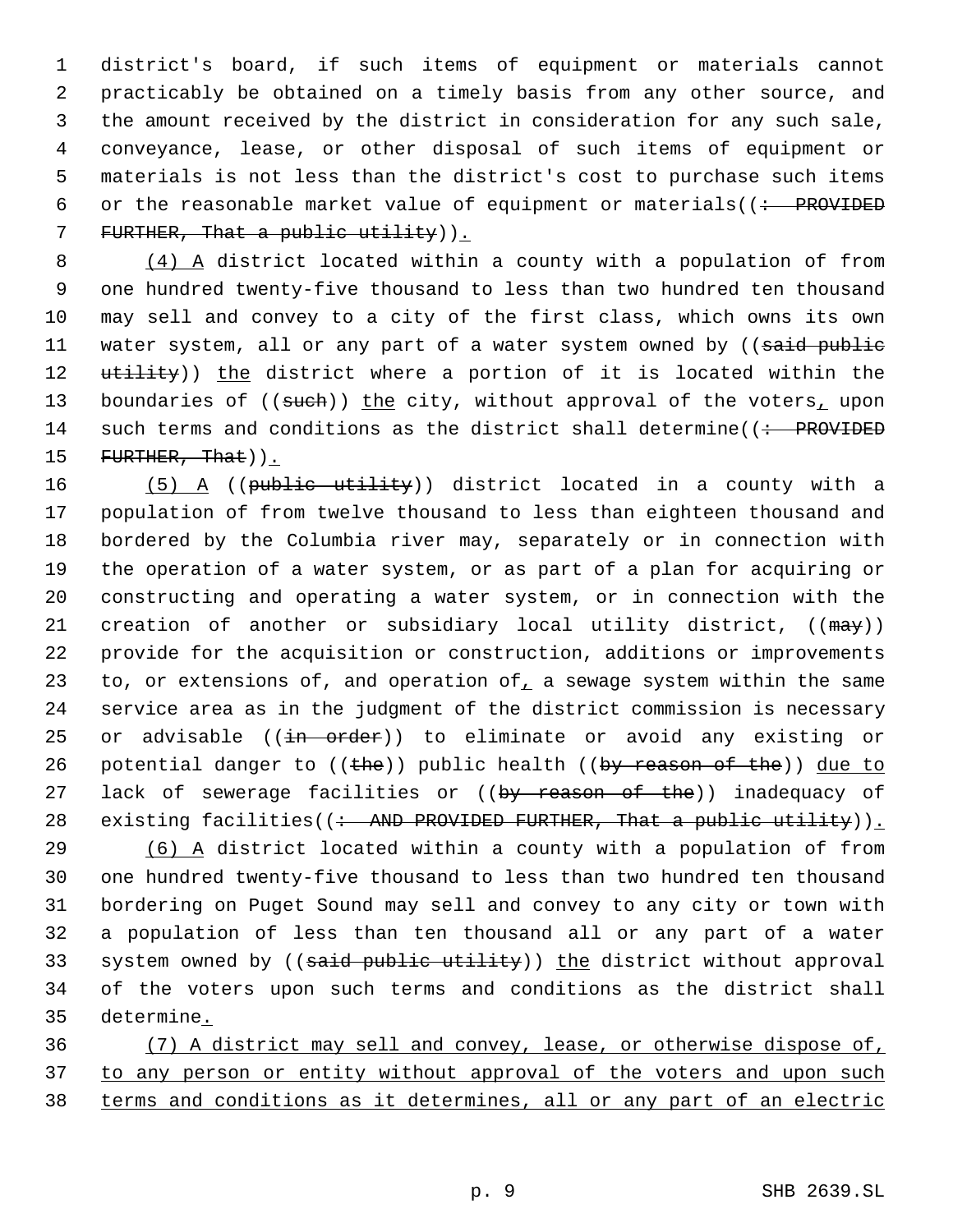1 generating project owned directly or indirectly by the district, 2 regardless of whether the project is completed, operable, or operating, 3 as long as:

- 4 (a) The project is or would be powered by an eligible renewable 5 resource as defined in RCW 19.285.030; and
- 6 (b) The district, or the separate legal entity in which the 7 district has an interest in the case of indirect ownership, has:

 8 (i) The right to lease the project or to purchase all or any part 9 of the energy from the project during the period in which it does not 10 have a direct or indirect ownership interest in the project; and

11 (ii) An option to repurchase the project or part thereof sold, 12 conveyed, leased, or otherwise disposed of at or below fair market 13 value upon termination of the lease of the project or termination of 14 the right to purchase energy from the project. ((Public utility))

15 (8) Districts are municipal corporations for the purposes of this 16 section  $((and the))$ . A commission shall be held to be the legislative 17 body ((and the)), a president and secretary shall have the same powers 18 and perform the same duties as  $((the))$  a mayor and city clerk, and the 19 district resolutions ((of the districts)) shall be held to be 20 ordinances within the meaning of  $((the)$ ) statutes governing the sale, 21 lease, or other disposal of public utilities owned by cities and towns.

22 **Sec. 6.** RCW 42.24.080 and 1995 c 301 s 72 are each amended to read 23 as follows:

 (1) All claims presented against any county, city, district or other municipal corporation or political subdivision by persons furnishing materials, rendering services or performing labor, or for any other contractual purpose, shall be audited, before payment, by an auditing officer elected or appointed pursuant to statute or, in the absence of statute, an appropriate charter provision, ordinance or resolution of the municipal corporation or political subdivision. Such claims shall be prepared for audit and payment on a form and in the manner prescribed by the state auditor. The form shall provide for the authentication and certification by such auditing officer that the 34 materials have been furnished, the services rendered  $((\theta \hat{r}))_L$  the labor 35 performed as described, or that any advance payment is due and payable pursuant to a contract or is available as an option for full or partial 37 fulfillment of a contractual obligation, and that the claim is a just,